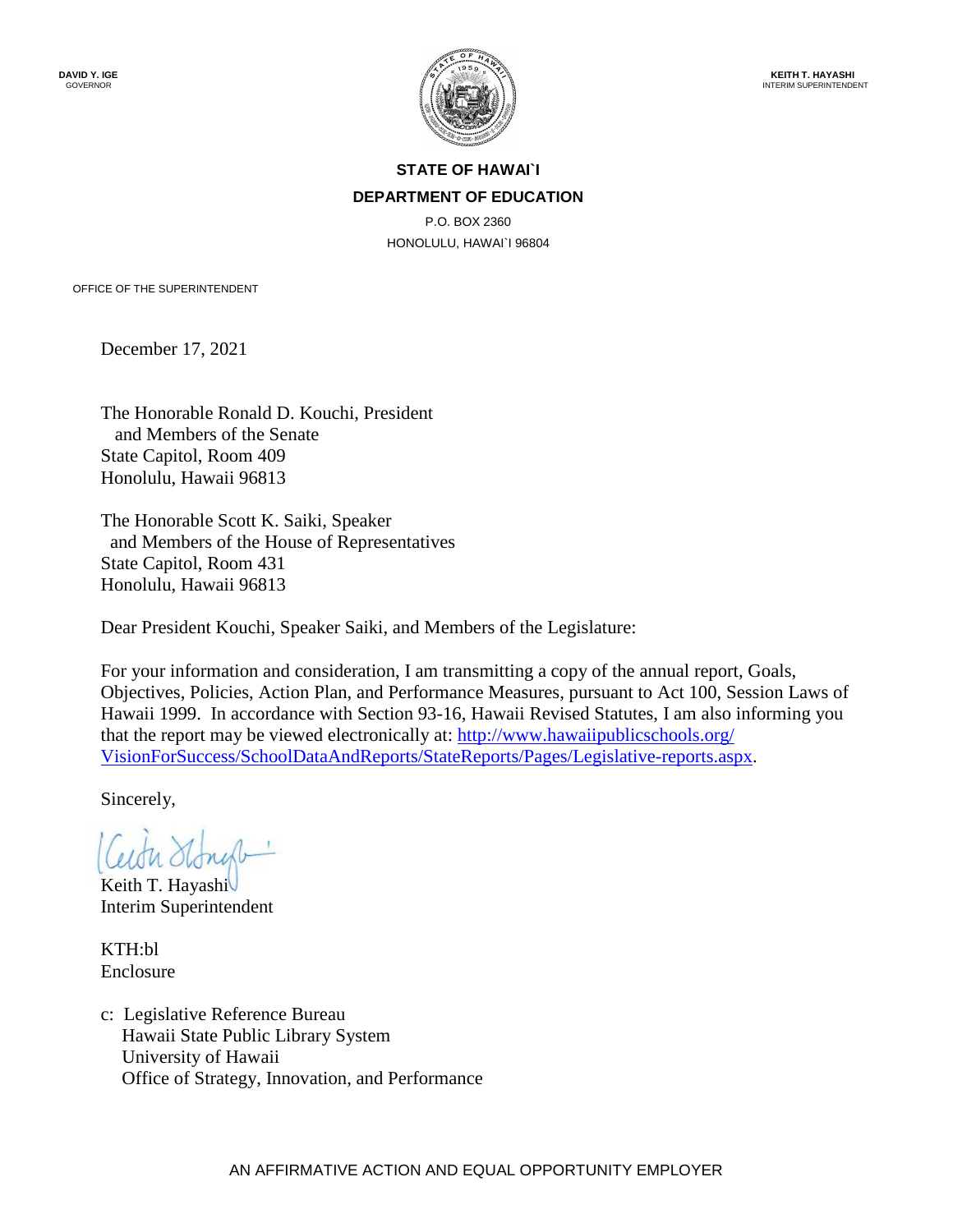

State of Hawaii Department of Education

# **Annual Report on Goals, Objectives, Policies, Action Plan, and Performance Measures**

December 2021

Act 100, Session Laws of Hawaii 1999, requires every state department and agency to develop and submit an annual report that addresses what the department hopes to accomplish, how the goals will be accomplished, an action plan, and processes used to measure the performance of programs and services.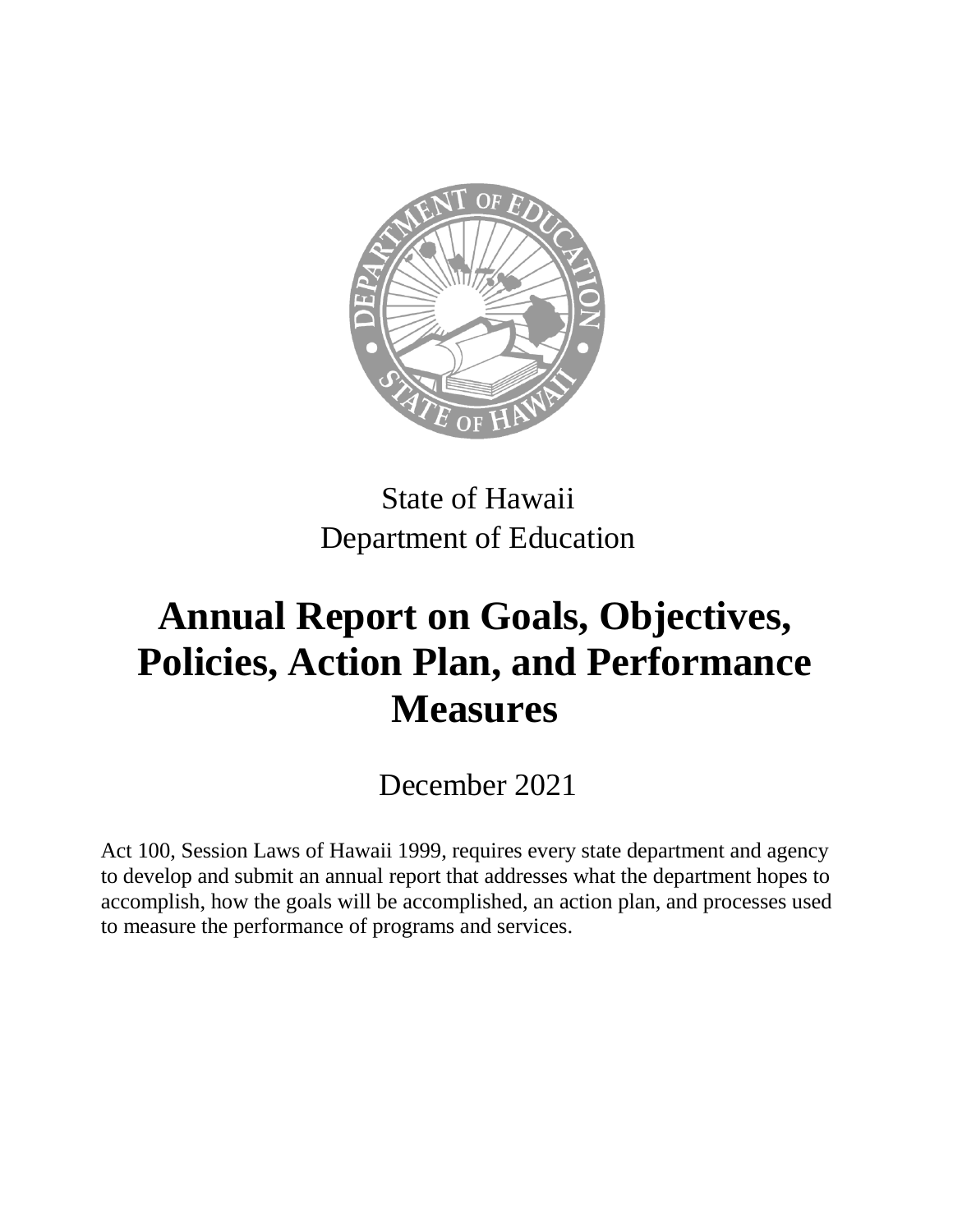# **Goals, Objectives, Policies, Action Plan, and Performance Measures**

Act 100, Session Laws of Hawaii 1999, requires every state department and agency to develop and submit an annual report that addresses what the Hawaii State Department of Education (Department) hopes to accomplish, how the goals will be accomplished, an action plan, and processes used to measure the performance of programs and services.

In the absence of a Hawaii State Board of Education (Board) approved strategic plan, the Department is continuing to operate under its 2017 - 2020 strategic plan.

## **2017 - 2020 Strategic Plan**

The 2017 - 2020 Strategic Plan may be found at: [http://www.hawaiipublicschools.org/DOE%20Forms/Advancing%20Education/SP2017-20.pdf.](http://www.hawaiipublicschools.org/DOE%20Forms/Advancing%20Education/SP2017-20.pdf)

The three primary goals of Student Success, Staff Success, and Successful Systems of Support outlined below serve as an organizing framework for the Department and Board's 2017 - 2020 strategic plan. The objectives under each goal set a common statewide direction for implementation through school- and Complex Area-level implementation plans.

Goal 1: Student Success: All students demonstrate they are on a path toward success in college, career, and citizenship.

- Objective 1: Empowered. All students are empowered in their learning to set and achieve their aspirations for the future.
- Objective 2: Whole Child. All students are safe, healthy, and supported in school, so that they can engage fully in high-quality educational opportunities.
- Objective 3: Well-Rounded. All students are offered and engage in a rigorous, well-rounded education so that students are prepared to be successful in their post-high school goals.
- Objective 4: Prepared and Resilient. All students transition successfully throughout their educational experiences.

Goal 2: Staff Success: Public schools have a high-performing culture where employees have the training, support, and professional development to contribute effectively to student success.

- Objective 1: Focused Professional Development. Develop and grow employees to support student success.
- Objective 2: Timely Recruitment and Placement. Timely recruitment and placement of applicants to better serve all students to address achievement gaps and attain equity.
- Objective 3: Expanded Professional Pipeline. Expand well-qualified applicant pools for all Hawaii educator positions and expand the number of candidates who are prepared to support Student Success objectives.

Goal 3: Successful Systems of Support: The system and culture of public education work to effectively organize financial, human, and community resources in support of student success.

- Objective 1: Innovation. Foster innovation and scaling of effective instructional and operational practices to meet and exceed our educational goals.
- Objective 2: Adequate and Expanded Resources. Secure adequate resources to support school and community-based plans for student success.
- Objective 3: Efficient and Transparent Supports. Increase efficiency and transparency of instructional and operational supports to promote student learning and help schools while stewarding public education resources.